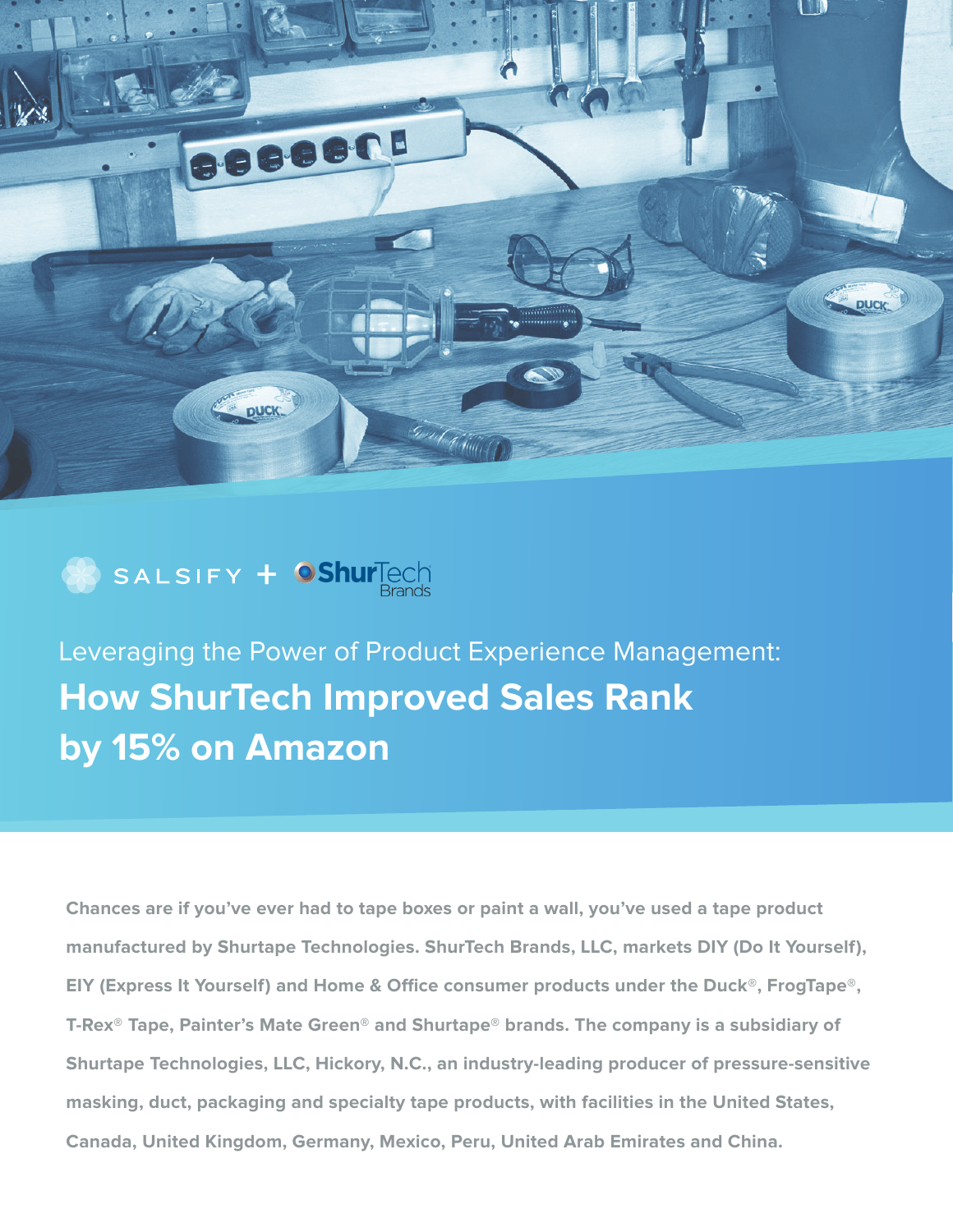# **Top Line Results**

| $+$ OPPORTUNITY | Drive a new strategy to optimize sales performance on the digital shelf                                                                                          |
|-----------------|------------------------------------------------------------------------------------------------------------------------------------------------------------------|
| $+$ STRATEGY    | Create a streamlined, integrated, iterative process across sales, ecommerce and marketing                                                                        |
| + TECHNOLOGY    | Salsify's Product Experience Management (PXM) platform combines the power of<br>product content management, a broad commerce ecosystem, and actionable analytics |
| $+$ PROOF       | 15% average sales rank improvement on Amazon across 70 important products                                                                                        |

In 2014, Scott Sommers became ShurTech Brands' first Director of Ecommerce Strategy. He needed a way to enable his team to continually optimize and deliver impactful content to drive discovery and sales conversion across their B2B and B2C retailers. Their critical partners include online retailers such as Amazon and existing customers in home center, mass, and other key channels (including The Home Depot, Walmart, Essendant, and others) with a focus on growing online sales Amazon, Google Manufacturer Center, The Home Depot, and Essendant. They began by focusing on driving sales success on Amazon, and turned to Salsify to power their strategy.

# **The Opportunity: Build a closed-loop capability for continuously optimizing the performance of ShurTech's product experiences online**

### **Opportunity #1: Build a centralized, consistent, accessible source of product information**

Inside ShurTech, product content meant different things to everybody and there was "no standard vocabulary to define things across product lines," said Scott. Faced with spreadsheets and an inconsistent structure for product information, ShurTech needed a strong singular repository to store content for their wide range of products as well as a process for managing content as it launched into the market.

Scott led educational efforts to standardize the definition of product content across the organization. As part of the effort, ShurTech needed a "singular point" of truth for our marketing and branding content for the digital shelf," explained Scott.

With business divisions spread across the country and the world, a singular point of content truth was needed to develop unified sales material for syndication, simplified digital distribution, and global expansion. Scott knew a standard vocabulary would help the organization grow across channels and allow them to focus on profit, rather than on correcting product

information throughout the organization.

## **Opportunity #2: Meet and optimize for each retailers' requirements**

To win on the digital shelf, Scott knew that they had to syndicate content to every endpoint as efficiently as possible. That content also needed to meet each retailer's requirements to speed goto market time without errors. Ideally, it should be optimized to provide the most effective product experience possible.

### **Opportunity #3: Know what to do next to drive discovery and sales on each channel**

Content created and content delivered is no good without content improved. Scott's team is in hand-tohand combat every day on the digital shelf to create product experiences that deliver higher conversion rates and brand loyalty. They needed insights to tell them exactly where to focus their content optimization efforts to earn their way to the top of the search results and sales rankings.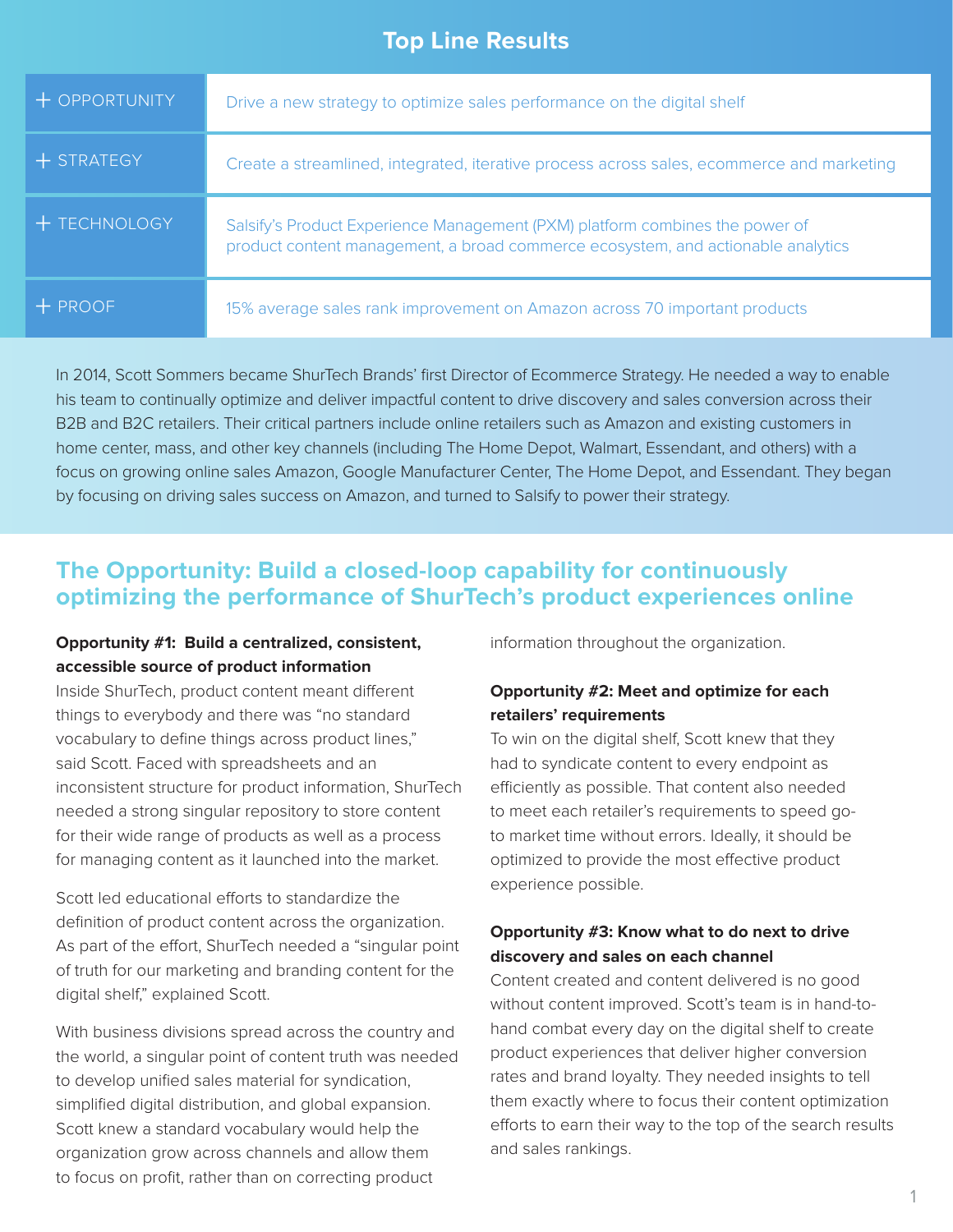# **Approach: Invest in Product Experience Management**

As an organization with multiple sales divisions and target markets, Scott looked for an all-in-one solution to streamline processes, ensure product consistency, speed syndication, and provide the insights they needed to drive sales performance. In 2015, they chose the Salsify Product Experience Management platform to help the team manage product information and content, and deliver that content to Shurtape.com, retailer partners, and leverage it for sales enablement.

Scott understood that if ShurTech wanted to succeed on the digital shelf and grow profits, they required not just

**You need to both be able to create, generate, and optimize great content, and then deliver it to your customers in an efficient and effective way. And that's what I feel like Salsify has done for us - it's given us that simple point of truth, the ability to manage and measure it, optimize it, and iterate.** 

- Scott Sommers, Director of Ecommerce Strategy

strong content, but a seamless delivery method to get that content where it's needed. Additionally, they needed actionable insights to tell them where their content experts should focus their efforts to drive measurable results.

# **Process improvement: Driving speed to market**

**The ShurTech ecommerce team adopted a disciplined system to tackle their extensive product inventory. They needed to prepare content to go live on Amazon, Walmart, and other digital channels. Every product launch involves two departments:**



#### Product Managers manage the launch schedule:

Product Managers are responsible for knowing when a new product will be launched, and how it fits into ShurTech's overall product catalog. The onus is on this group to manage the timeline of the launch, and to create launch briefs and content requirements on the front end.



#### Ecommerce team optimizes content for the Web:

Once a product launch is scheduled, the ecommerce team does keyword review and tests the searchability of the product by reviewing bullet points and other content items. They use WorkFlows, a feature that allows users to assign tasks to team members within Salsify, to simplify this process.



#### Ecommerce team ensures successful syndication:

The last step is to syndicate the products on Amazon, Walmart, and to distributors for their B2B products on Essendant and The Home Depot. The ShurTech team uses Salsify Readiness Reports that tell them how complete product information is and if it is ready to be published. If there are holes or missing components, they assign tasks to each other to publish consistent product content through WorkFlows. Once content is 100% ready as dictated by the Readiness reports, they quickly syndicate it across their retail partners.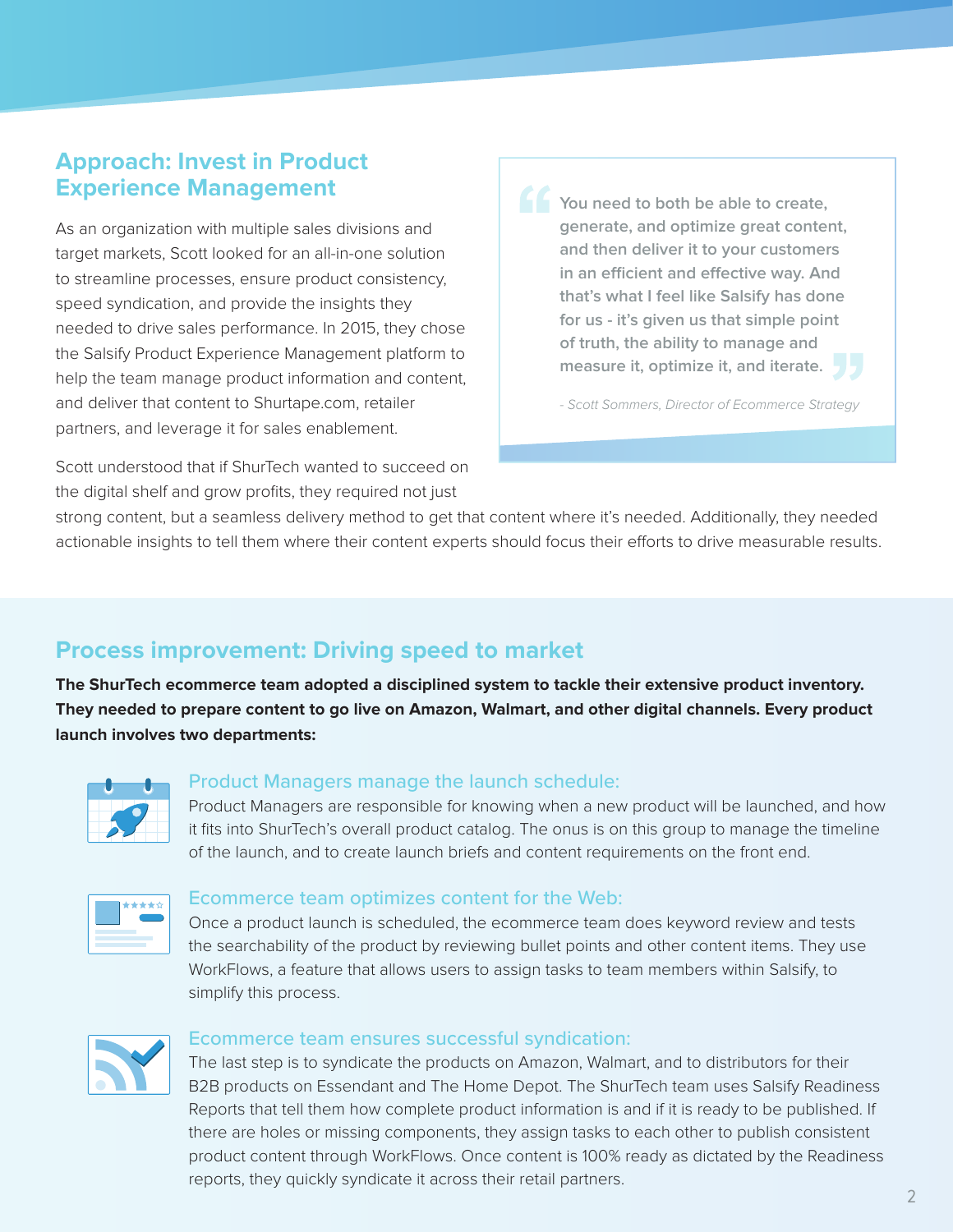# **Growing business efficiency across a global footprint**

Following the ShurTech ecommerce team's implementation with Salsify in the United States, it grew its usage of the platform to other business divisions, including their European operations and the North Carolina-based B2B unit, Shurtape. Partnering with a platform that is flexible and adaptable for the broader organization to leverage, and not just a singular division, was an important criteria for ShurTech as they look to expand their digital presence globally. Salsify's capabilities matched this vision and ShurTech continues to expand their usage of **You need to always think of the broader organization on the topic of ecommerce to understand how you can leverage the tools you're trying to implement across the borders of your own company, as opposed to just thinking within your own division.** 

- Scott Sommers, Director of Ecommerce Strategy

the platform across the organization as the market and ShurTech's mastery of crafting product experiences across ecosystems evolved.

## **Improving sales performance with actionable analytics**

After developing a streamlined system for syndication, ShurTech wanted to take control of the next critical aspect of owning the digital shelf: continual optimization of published products across channels so that they could increase sales revenue.

For example, it would take ShurTech ecommerce Content Manager Kelsey Slater eight hours, or a full work day, to review their top 100 products for incorrect information on Amazon. Focusing on only 14% of their catalog was not providing ShurTech the opportunity to optimize across their product catalog and meant missing opportunities to improve performance on the other 86% of their products.

In 2018, ShurTech invested in Salsify Insights, which applies machine learning to data across more than 30 million products with deep retailer-specific insights. Salsify Insights provides the ShurTech team with actionable reports they can use to improve their performance. These reports provide specific opportunities for improvement in SEO ranking, product page performance, and brand compliance.

**Salsify Insights helped the ecommerce team encourage our departments to participate in updating content. We show the product marketers Salsify's Amazon content scorecard. Then, they would ask us how we can improve our content and when we can update it.** 

- Kelsey Slater, Ecommerce Content Manager